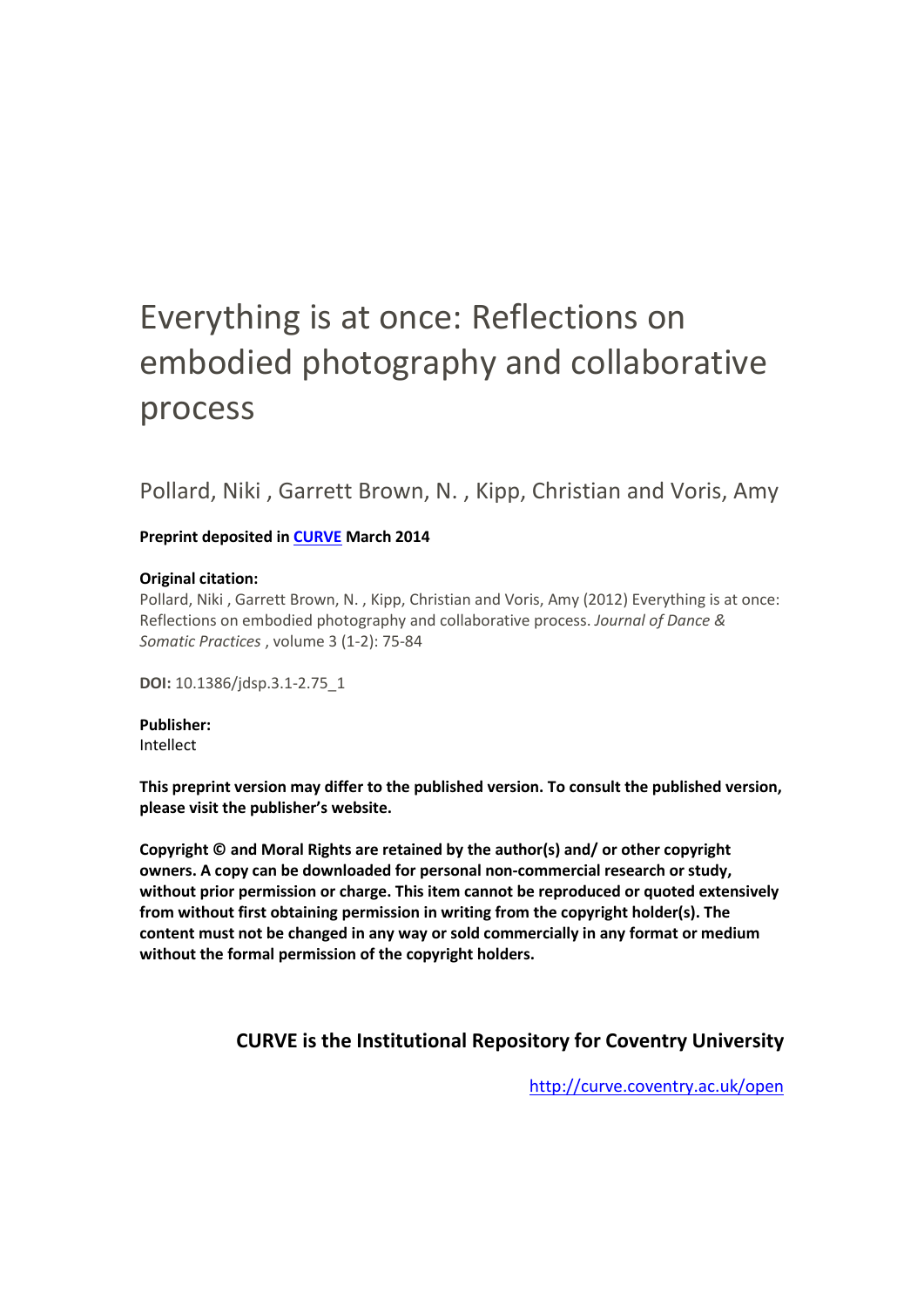*everything is at once***: Reflections on embodied photography and collaborative process**

**Natalie Garrett Brown**, Coventry University **Christian Kipp and Niki Pollard**, independent artists **Amy Voris**, Coventry University

#### **Abstract**

Through an interview by his co-collaborators, dance artists Natalie Garrett Brown and Amy Voris, this interview explores the photographic process of Christian Kipp, landscape and dance photographer, as he reflects on his experience of working on the Enter & Inhabit project. The questions asked by Garrett Brown and Voris were generated through movement and reflective writing in response to the photographic collection exhibited as part of the 2011 Dance and Somatic Practice Conference, Coventry, UK. In particular, the article explores the interrelationship between the somatic-informed movement practices and performance score creation of Garrett Brown and Voris and the sensorial play of Kipp's photography. Co-authored by Garrett Brown, Kipp and Voris, this collection of questions and responses seeks to continue rather than merely document the Enter & Inhabit project.

#### **Keywords**

photography environment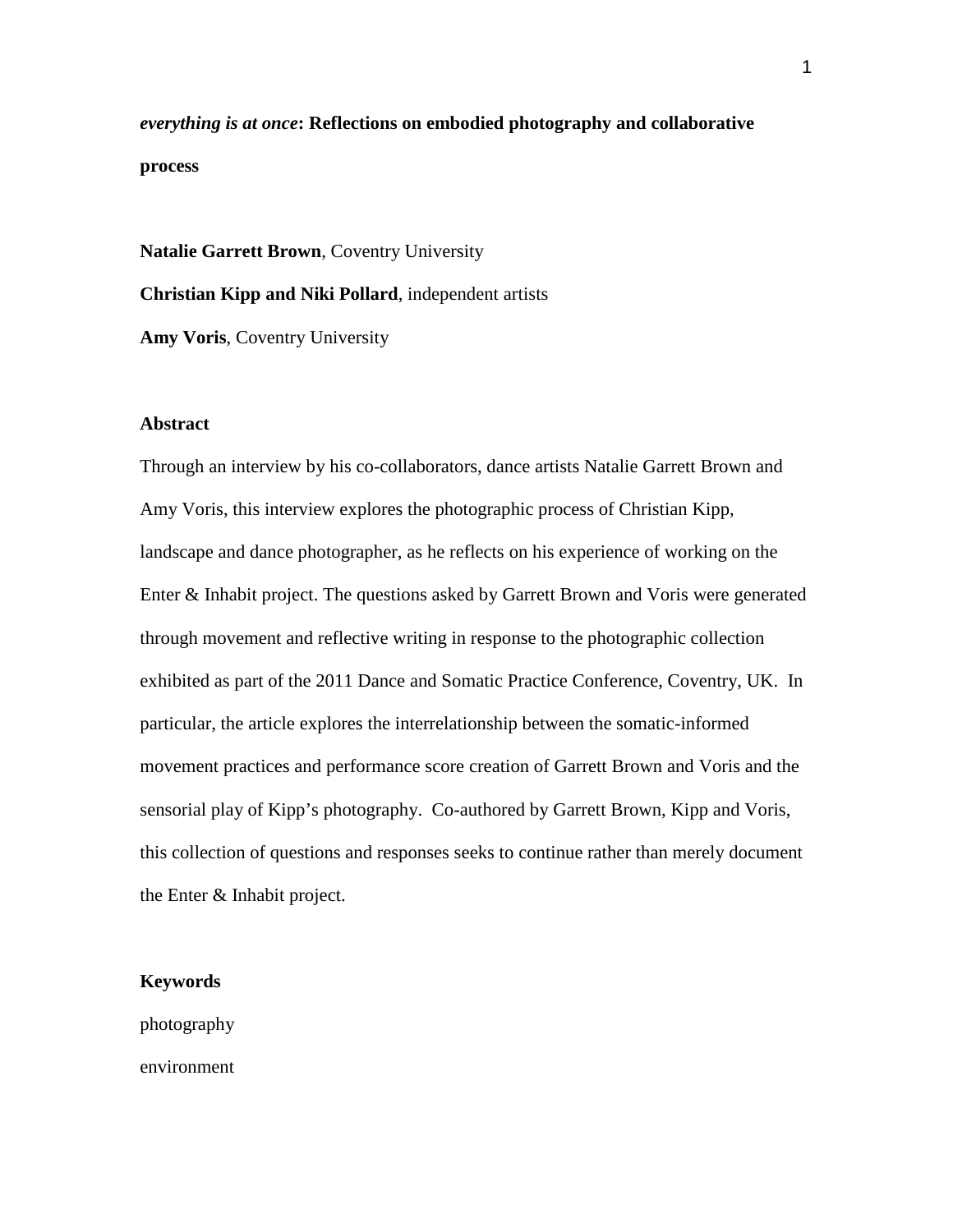embodiment collaboration performance Body-Mind Centering®

**Figure 1:** Photo Christian Kipp.

#### **Introduction**

As part of the 2011 Dance and Somatic Practices Conference, Coventry, UK, Enter & Inhabit collected a photographic exhibition entitled *everything is at once*. The collection was created as part of an ongoing collaborative site project: Enter & Inhabit<sup>[1](#page-12-0)</sup>.

Enter & Inhabit explores our changing experiences of the outdoor spaces that we pass through. Using durational movement improvisation, photography and writing, Enter  $\&$ Inhabit explores presence in sites of flow and transition. This project is underpinned by an interest in the different modes of perception invoked for the audience by somaticinformed movement practices, specifically Body-Mind Centering®. [2](#page-12-1) This activity recognizes and foregrounds intersubjectivity as a state of being, and explores how embodied population of sites can invoke new and the yet-to-be known encounters of familiar space and place. $3$ 

In January 2011, Enter & Inhabit began a project in Kenilworth Common, Warwickshire, UK. In these woods – a popular thoroughfare local to our homes – we are beginning to translate processes from previous sites and projects, further afield. Interests in the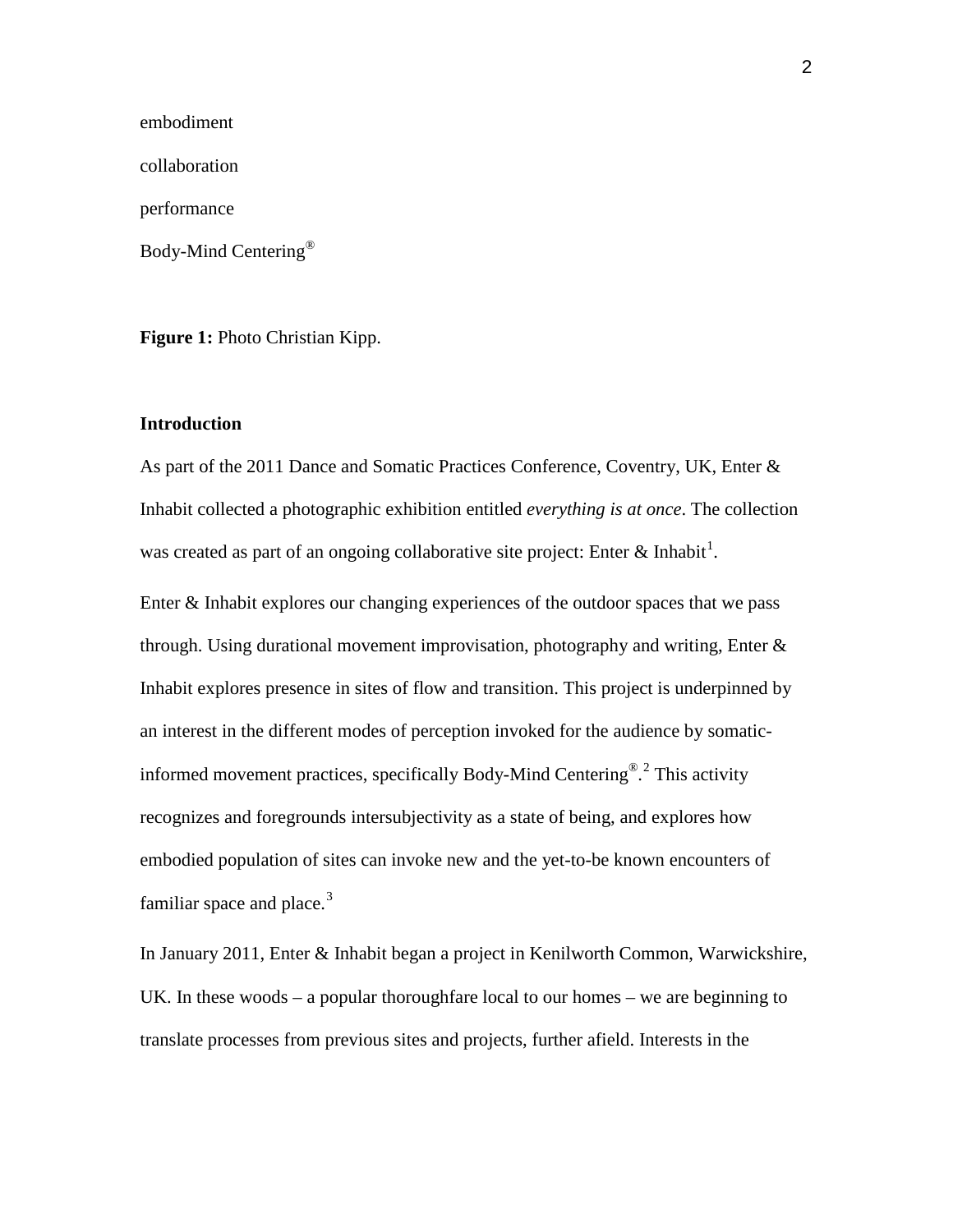processes of sensory perception and the shifting textures of the seasons are feeding into our scores for the site.

The images in the photographic exhibition shown as part of the conference emerged from the ongoing project process, which involves inhabiting space and place, through a practice of staying open to the present. Through simple camera movements, the colours and textures of the woodland merge and layer. Created from and by the site, existing forms are transformed into images that are abstract and familiar. Characterized by a sensorial playfulness, the resulting images are not the place, the dancer or the dance, but are something parallel, folding back into collaboration with the site and each other. The images selected for the exhibition (a sample of which is included here) seem to gently resonate with the outdoor movement practices being explored.

Continuing and developing our collaborative practice, the photographic collection for the conference was collectively selected. The process took place over an extended period, sometimes in real time and space in and near to the environment, and sometimes virtually. Words and associations experienced by Garrett Brown and Voris from their first encounter with the photographic images fed back into subsequent movement explorations and scores on site. The spatial arrangements for the photographic collection emerged from a play with the exhibition site as environment, with an attentiveness to the architecture and light of the space.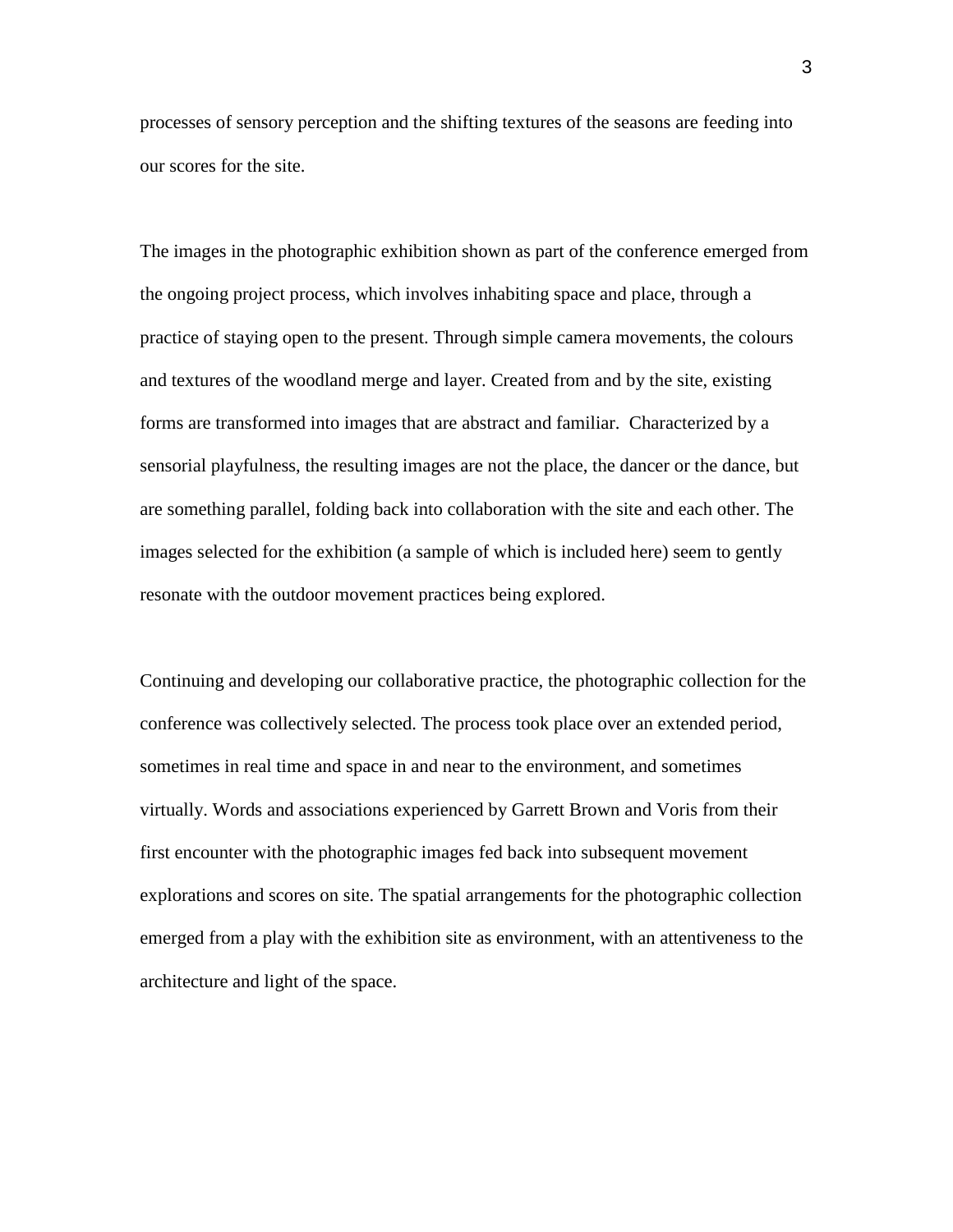Intrigued by the dialogue that was emerging around the photographic process during the creation of the exhibition, Garrett Brown and Voris explored moving in response to the image 'environment' to generate questions on process for Kipp. Drawing on the approaches to somatically informed movement improvisation and reflective writing used in their outdoor practice, Garrett Brown and Voris honed their curiosities as invitations to Kipp to further articulate his particular approach to photography.

And thus in this co-authored article exploring the place of touch in an embodied approach to photography we also find an extension of our collaboration, a writing process and resulting text that moves between a reflection on practice, a documentation of the exhibition and a continuation of the project, or perhaps an experiment in a shared writing space.

#### **Figure 2:** Photo Christian Kipp.

# *How would you describe the photographic process behind the images included in the photographic collection for the conference?*

All of the images were created during a single session while walking through the site… not a time when I would typically photograph – that is, while walking and talking. The images are created through movement of the camera during a single exposure. The movements range from gentle sweeping motions to quite frantic shaky motion. These images have had and still do have quite an odd effect on me in that it is quite different to my usual way of working which might be described as slow and 'thoughtful'. This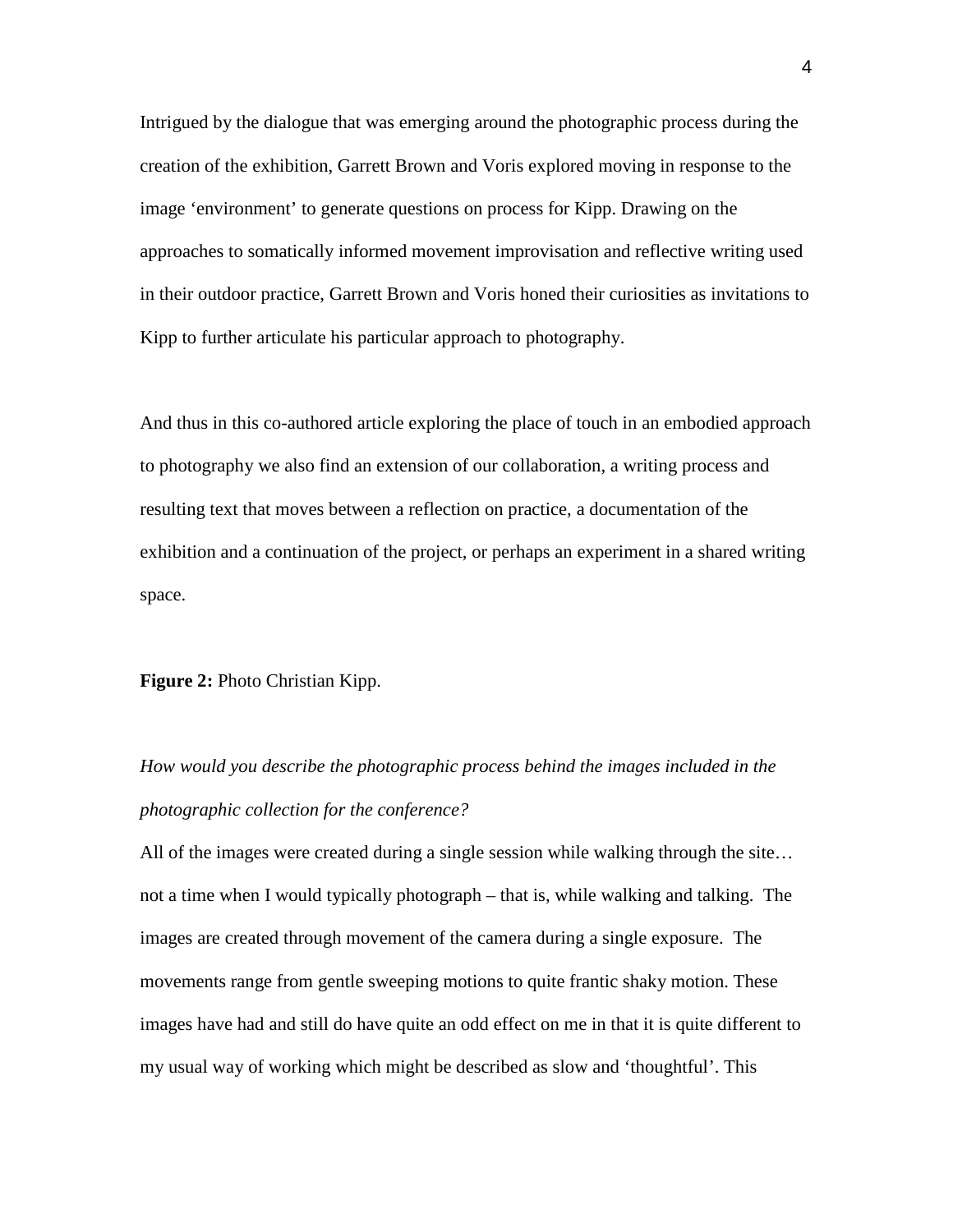collaboration seems to facilitate or to allow me to try out new approaches.

The process has a strange mix of embracing the seemingly random creations that come from letting go of the carefully composed image – with the question of how random they really are, or can be. During post-processing (the stage between the images being made in the camera and being ready to print), there is actually very little manipulation, mainly just in colour and contrast.

#### *How do 'the senses' feed into your image-making process?*

Rather than looking for something or seeking an image, I try to be in a state of awareness that naturally involves all the senses. This makes it easier to follow a particular attention, like 'I wonder what I will notice next' – maybe the sound of a bird in the undergrowth or a certain branch. This may then lead to concentrating on something in a more detailed way and then composing that into an image.

#### **Figure 3:** Photo Christian Kipp.

*How do you relate to the sense of touch, or the tactility of the environment, when you are photographing?*

Generally, I feel that my sense of touch is experienced through my eyes, as textures and shapes are felt through seeing, and also through my feet. I tend to avoid manipulation or disturbance of the environment.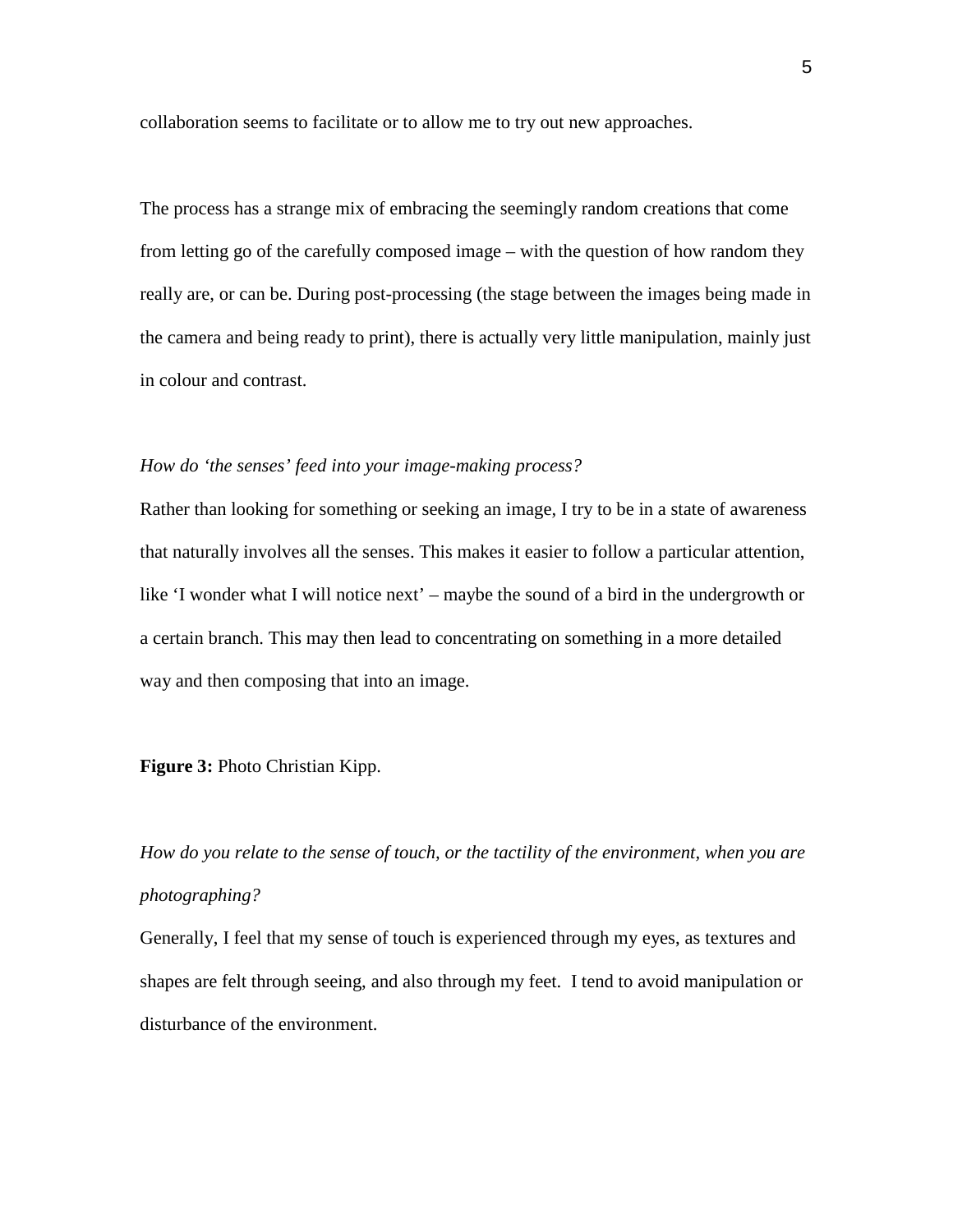The more I have worked with movement artists, especially in this collaboration, the more I am aware of my connection to the ground and movement over it: how my weight is distributed, the feeling of the environment through the feet and the speed at which I change direction. Maybe the sense of touch is expanded to a sense of the whole body rather than just the hands, as these are always holding the camera. This collaboration has seen me lie horizontally in the environment, so sensing the ground through other body surfaces and moving away from the usual position of seeing and sensing from an upright perspective.

Some years ago I attended a workshop led by a landscape photographer who I'd come across through an interview. John Wimberley<sup>[4](#page-13-1)</sup> talked about how he approached the whole act of being in the landscape and this really struck a chord with me. The approach of his workshop was the idea of dropping expectation when going out to photograph and rather going into the environment, openly and without judgment. He talked about having 'softeyes' and using peripheral vision, a quality of seeing which doesn't often arise when 'seeking' something. This more meditative way of being in an environment felt very right to me and has since become more and more of the way I work. Particularly photographing in the landscape leads to everything becoming the practice: getting 'there', walking, sitting, having lunch. The photographing comes out of *being in the environment*. In both this and another collaboration, I may go into the environment without the camera and I would say I am still in my practice, as the senses are being fed and images are being created, just not by the camera.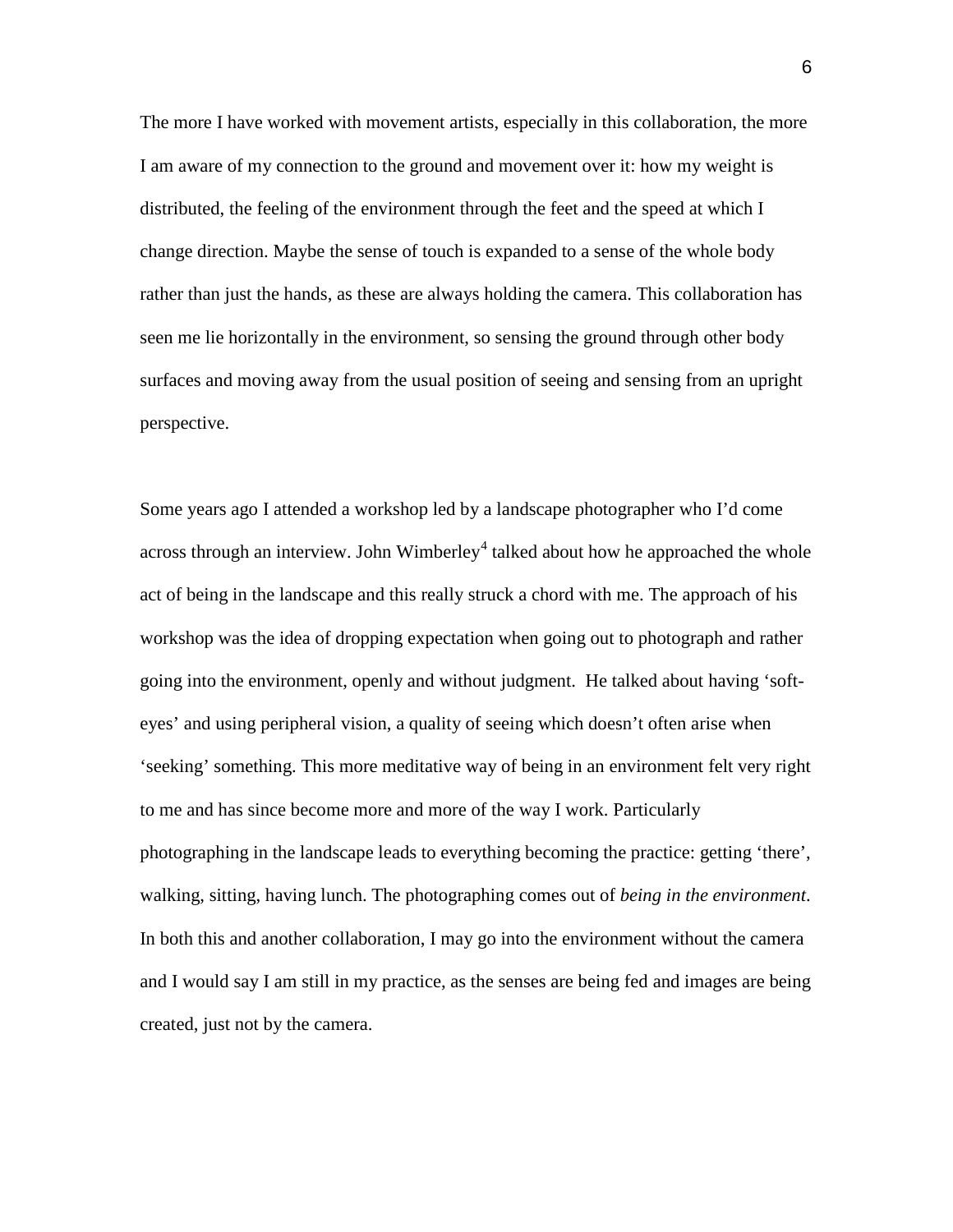#### *How would you describe the movement practices being explored?*

I think the movement practices have an unselfconsciousness about them while at the same time standing out. Just the act of practicing movement in the open seems to draw attention to itself. The kinds of environments we inhabit means that my awareness of the movement is sporadic: I come across it suddenly, or see it disappear around a corner or over a hill, or blend into the background as my attention shifts slightly to something else.

The movement seems to emerge from the site, rather than using the environment as a 'platform' for movement. The use of scores to prompt and guide the movement practices intrigues me: I only know a little about the ideas being attended to, yet become interested in them and the movement that somehow emanates from them. This is not how I seem to work (probably shying away from taking preconceived structures into the environment), though the use of scores seems to offer a structure/framework while also seeming to be freeing. The varying use of dialogue, hands-on work and scores seems to feed into and open up possibilities for movement.

#### **Figure 4:** Photo Christian Kipp

## *How do you feel that your practice relates to the movement practices being explored? How and why does movement/the body inform your work?*

The first part of this seems almost impossible to answer in any precise way; I even ask myself something similar at times during the collaboration. The more I spend time around these movement practices, the more I listen to them being discussed, the more I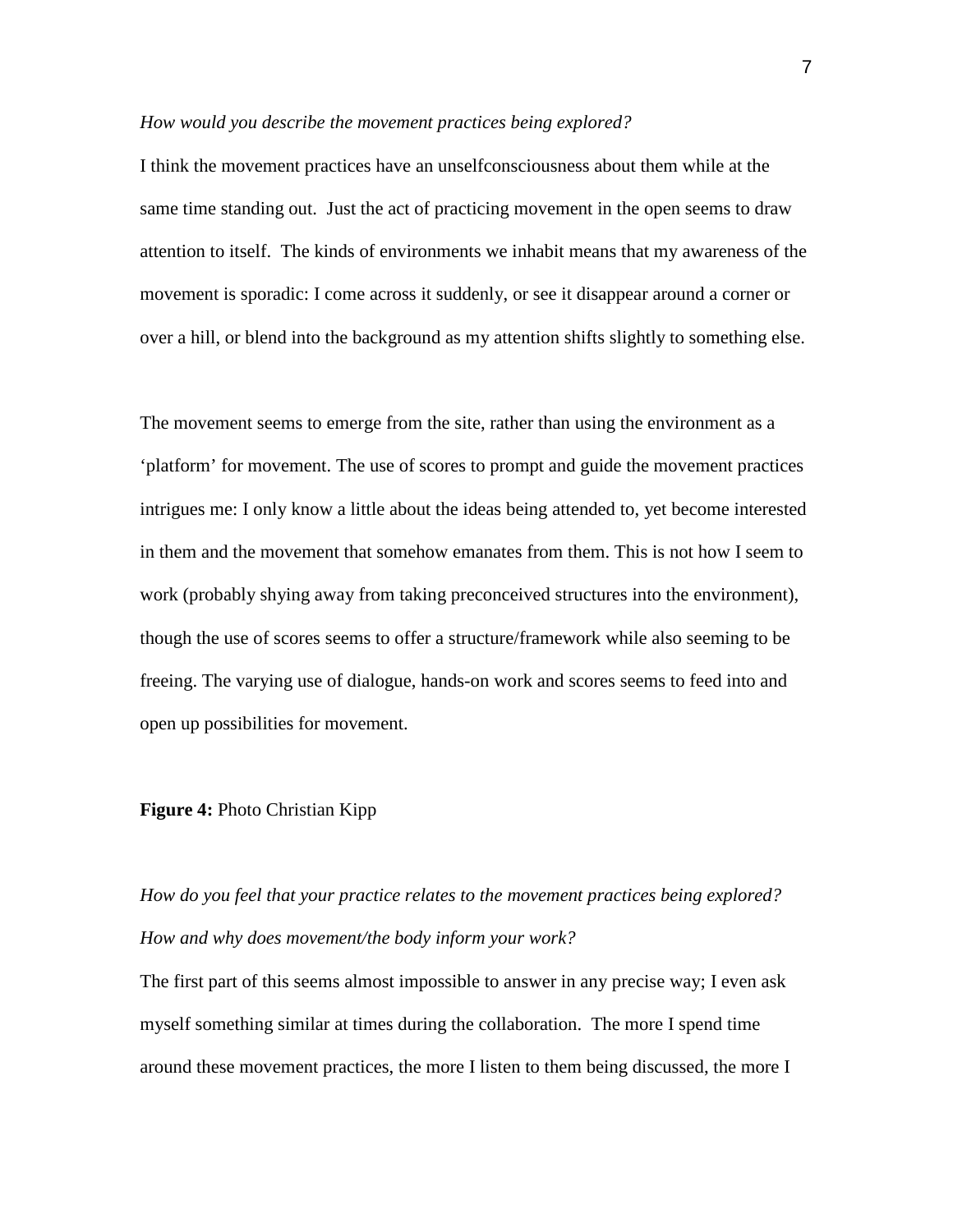become interested. If the senses are truly feeding into the process, which I think they are, then listening, seeing and sometimes participating in the movement practices will also be feeding into the image-making process. It follows that the same would be happening in the other direction. The question of 'why' it relates, perhaps not surprisingly, has a circular answer: it informs my work because it interests me more and more, and this flows back into how it relates. The more one is aware and interested in something, the more it seems to feed into other areas of existing interest: a positive feedback loop. It feels more present to follow that process than to try to understand how it started.

## *Are there times when the movement practices being explored do not resonate or make you uncomfortable in some way?*

There can be times when the dialogue about the movement practices can lead my attention to drift away. This is unrelated to content as such, I think, but rather that my own practice contains much less discussion: I read, watch and listen a lot, but dialogue is mostly absent. It can sometimes be easy for me to think that talking is distancing from the actual practice. However, I also recognize that my practice can be narrow, on the level of engagement with other methods, practices and disciplines. This is a clear reason why collaborative processes are so inspiring for me. It is important to be reminded that people practice in very different ways and that an overlap between these practices is not always a necessity for collaboration, but rather something that is in constant flow.

**Figure 5:** Photo Christian Kipp.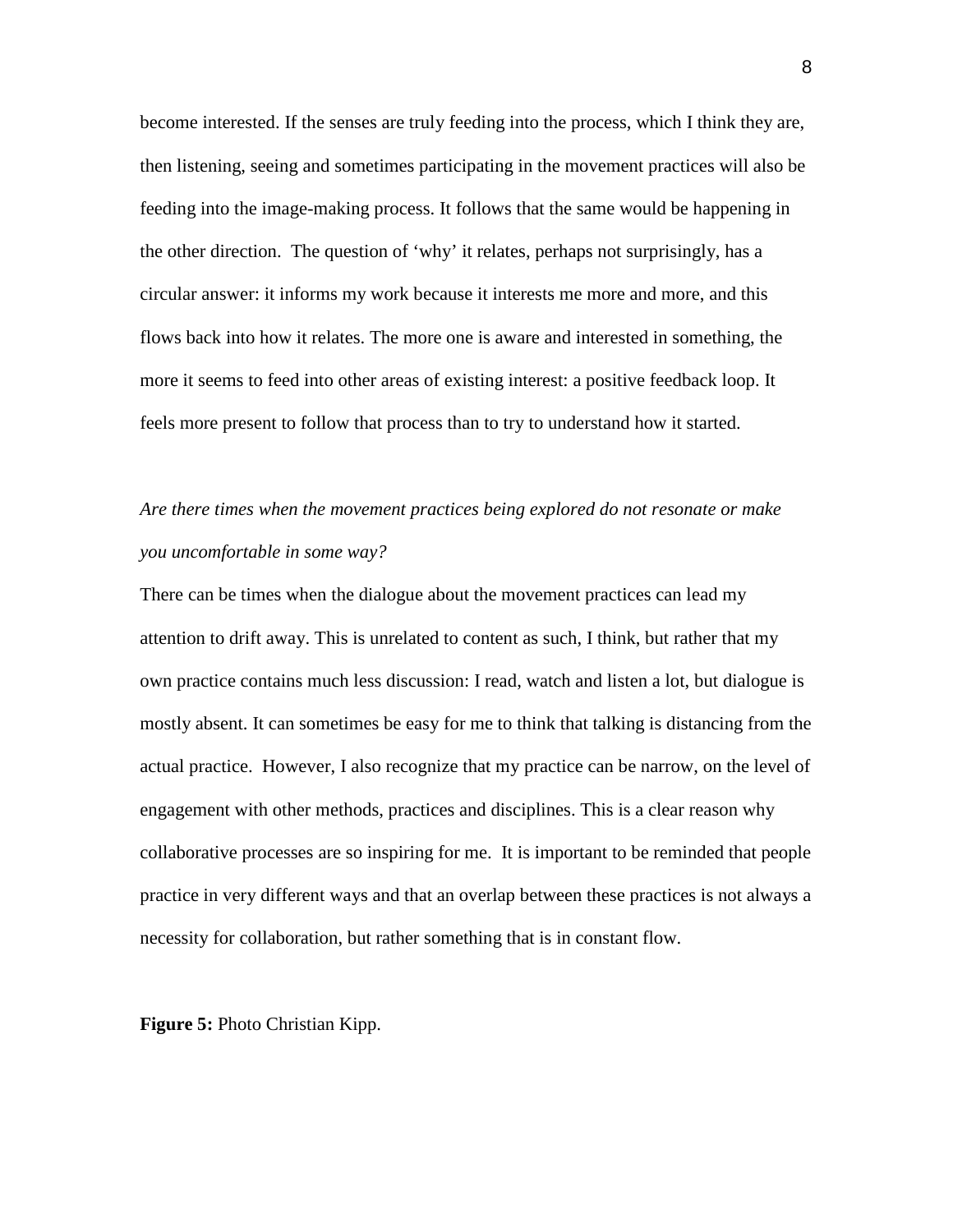# *Could you describe how the two broad areas of photography that you work in – 'landscape' and 'dance' – feed into each other?*

It took some time for me to even realize that the two areas can and do feed into each other. I had previously regarded them as quite separate. It seems that the strong compositional focus of nature photography finds its way into the dance imagery, especially when there is more than one artist in the frame. While the choreography has its own composition, the camera frame allows a recomposition, or an alternative view. Interestingly, both my current collaborations with movement artists involve working in the landscape, so the two areas have begun to combine.

I find that the dance work has helped me 'to trust the process' more, while the calmness required for more solitary, meditative landscape work can be very useful in dance work that sometimes necessarily occurs at a quicker pace and within a limited time frame.

# *How would you characterize the relationship between the different kinds of projects that you do?*

The relationship between my projects seems to be that they support and balance each other. The solo photography trips I make are very much about quietly inhabiting the landscape (often camping). Working in collaboration with other artists offers a counterbalance to this more 'solitary' process. Working with or even just alongside someone else who is deeply engrossed in their practice provides a catalyst and a support for my own, and hopefully theirs too. The added dimension of dialogue provides something that is missing when I am working on my own. It can seem easier to establish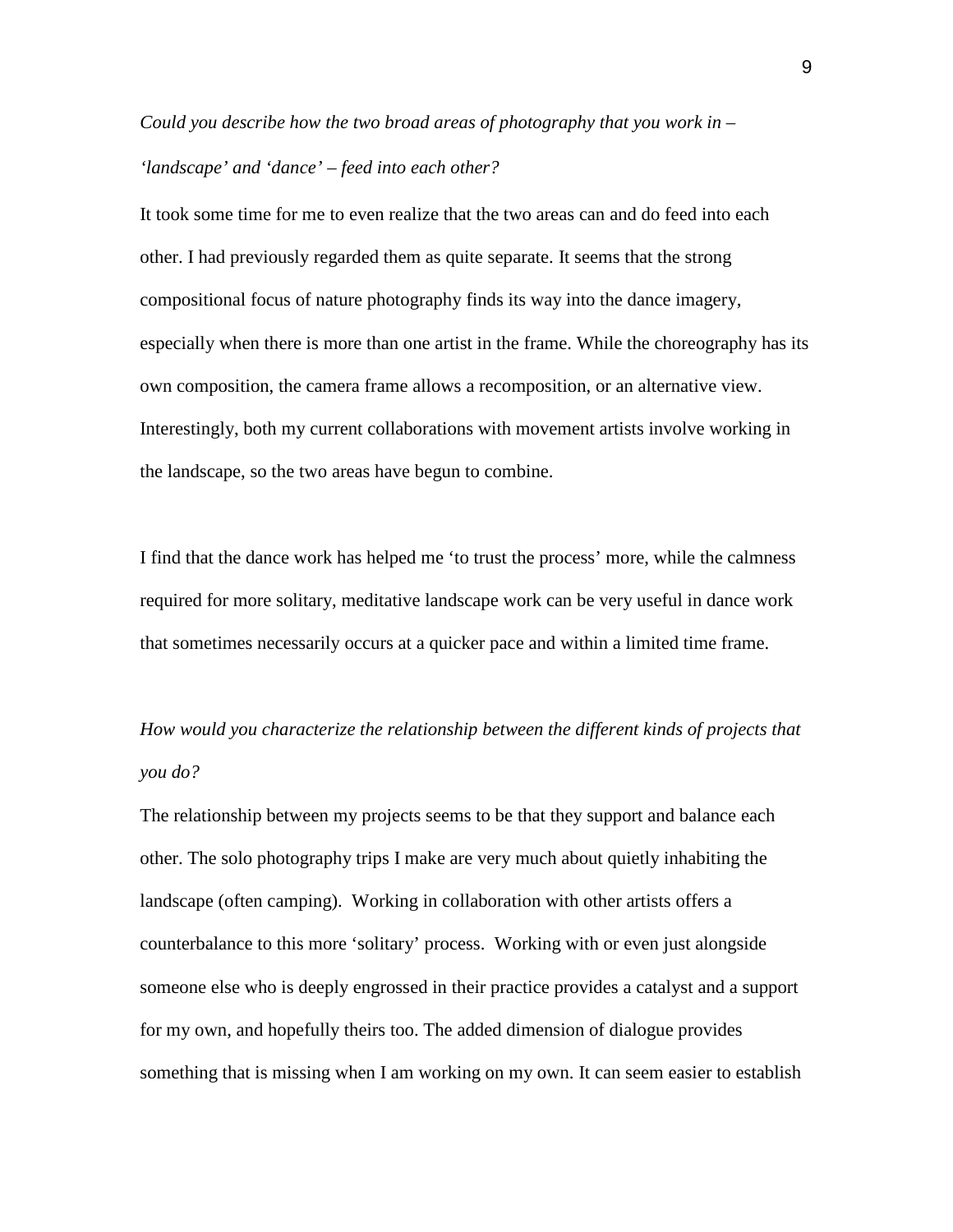a momentum of practice when working in collaboration. I'm also aware that even in my collaborative projects, I can sometimes still feel as though I am working in quite a solitary way: maybe more alongside than with the other. It is interesting to me that nature itself, as the key area of my 'solitary' practice, has also become part of my collaborative projects. I wonder, then, whether I seek out others with similar areas of interest (e.g. nature), or whether they just work their way into the projects?

# *The notions of depth and surface seem to be a 'feature' of your work – could you say more about this?*

Many photographers have said that they photograph to see or learn how they see the world. I think that makes sense for any artist. Abstracting details or photographing something in such a way that the greater context is lost can lead to images that may appear more as surfaces, while the resulting concentration of attention into these surfaces may start to imply depth. This seems to be a thread running through many of my photographs, even those that aren't so abstract. Maybe I perceive this depth (perhaps subconsciously) at the time of 'taking' the image and then 'make' it more perceptible in the resulting photograph (in the same way as negative to print or score to performance). Depth and surface of course also seem to be opposites, so if both are present then this may lend a sense of mystery to the photograph, or at least this is what I would hope for.

**Figure 6:** Photo Christian Kipp.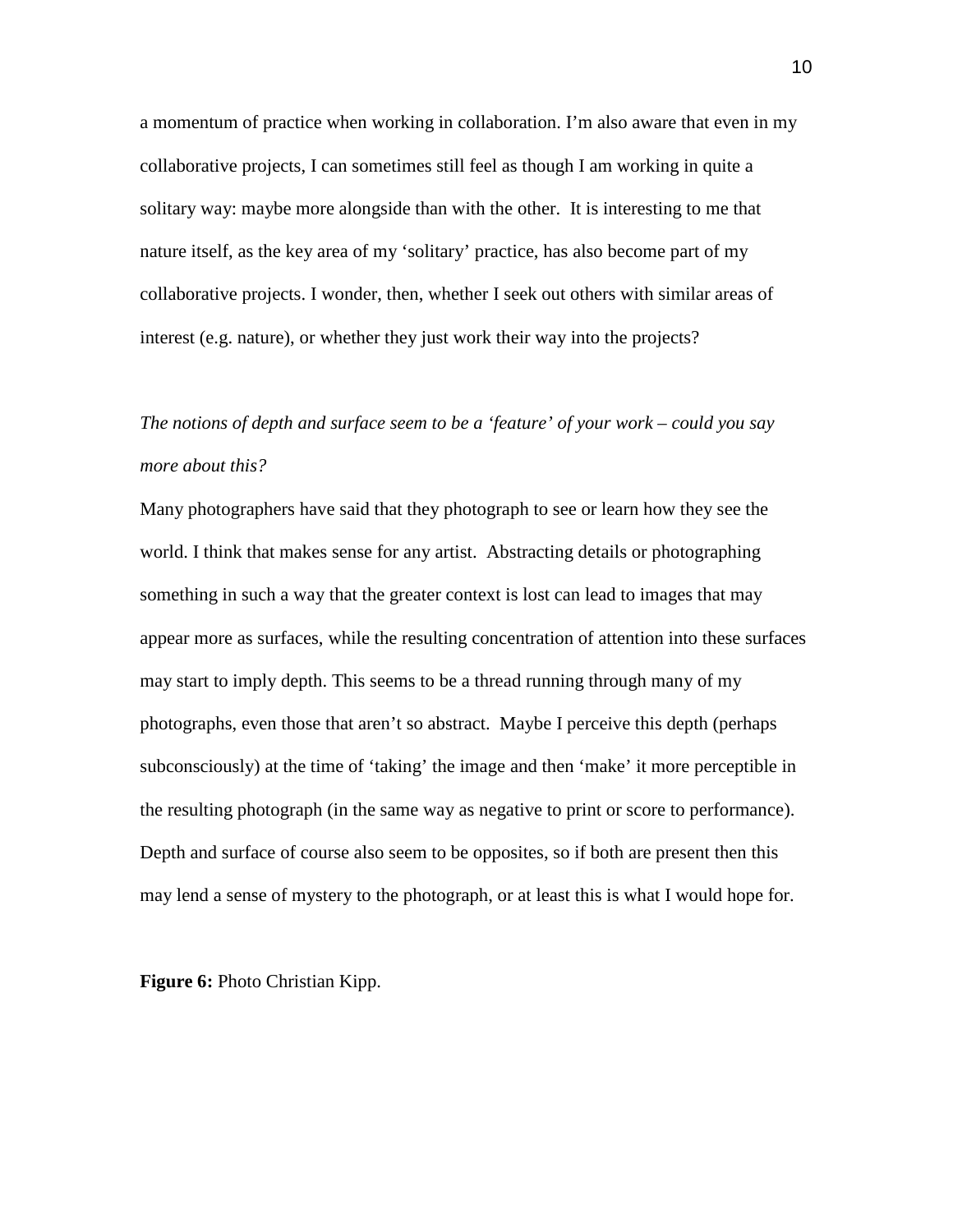#### **References**

Cohen, B. B. (1993), *Sensing, Feeling and Action; The Experiential Anatomy of Body-Mind Centering*, Northampton, MA: Contact Editions.

Hartley, L. (1989), *Wisdom of the Body Moving: An Introduction to Body-Mind Centering*, Berkeley, CA: North Atlantic Books.

#### **Contributor details**

Natalie Garrett Brown currently lectures in Dance at Coventry University, where she is Associate Head of Performing Arts. She is associate editor of the *Journal of Dance and Somatic Practices*, and is on the editorial board for the Dancelines section in *Research in Dance Education*. She has just completed her Somatic Movement Educators Training in Body-Mind Centering® with Embody Move Association. Her research interests are theoretically situated within feminist understandings of embodied subjectivity, and are focused on the ways in which somatic practices inform performance-making, creativity and writing.

Christian Kipp is a photographer based in Essex. He splits his time between working on his own in the natural landscape and collaborating with a variety of dance artists. He is interested in the ways that these two areas feed and reflect each other. For Christian, photography feels like a way of connecting more strongly with nature and people.

Niki Pollard was a Dartmoor-based dance artist and scholar. Her dance and writing work included postgraduate teaching and projects in schools and community settings. She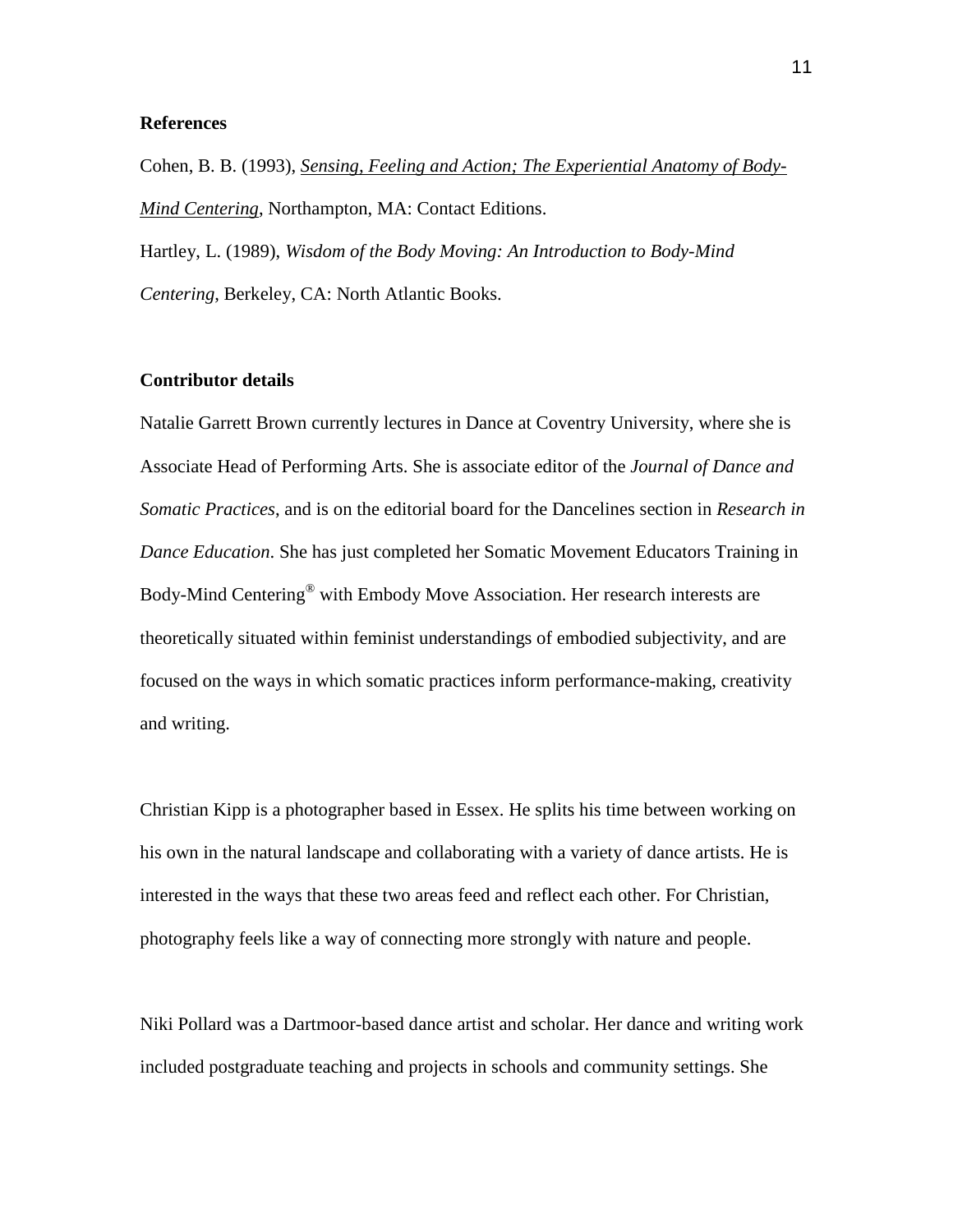recently completed training in environmental movement practice with Helen Poynor, and was on the editorial board for the *Journal of Dance and Somatic Practices*. For tributes to Niki by members of the dance community, please see *Journal of Dance & Somatic Practices,* Volume 2.2 and [http://www.rescen.net/archive/n\\_pollard.html](http://www.rescen.net/archive/n_pollard.html)

Amy Voris is a dance artist based in the West Midlands and is Assistant Organizer for Decoda/Summer Dancing in Coventry. Her current practice is inspired by Authentic Movement and by collaboration with other artists. She currently teaches at Coventry University and has recently completed training in Integrative Bodywork and Movement Therapy with Linda Hartley.

#### Contact:

E-mail: [arx229@coventry.ac.uk](mailto:arx229@coventry.ac.uk) E-mail: [christian.kipp@gmail.com;](mailto:christian.kipp@gmail.com) Website: [www.christiankipp.com](https://webmail.coventry.ac.uk/owa/redir.aspx?C=df624c224ce747e4b557bfed07b510dd&URL=http%3a%2f%2fwww.christiankipp.com%2f) E-mail: [a.voris@coventry.ac.uk](mailto:a.voris@coventry.ac.uk)

#### **Notes**

<span id="page-12-0"></span> $<sup>1</sup>$  Begun in 2008 by dance artists Garrett Brown and Voris, principally as a site-</sup> responsive movement project in the city landscape of Coventry, the project has subsequently evolved to include photographer Christian Kipp and, until her recent passing, dancer/writer Niki Pollard.

<span id="page-12-1"></span> $2$  For an introduction to this practice, see Cohen (1993) and Hartley (1989).